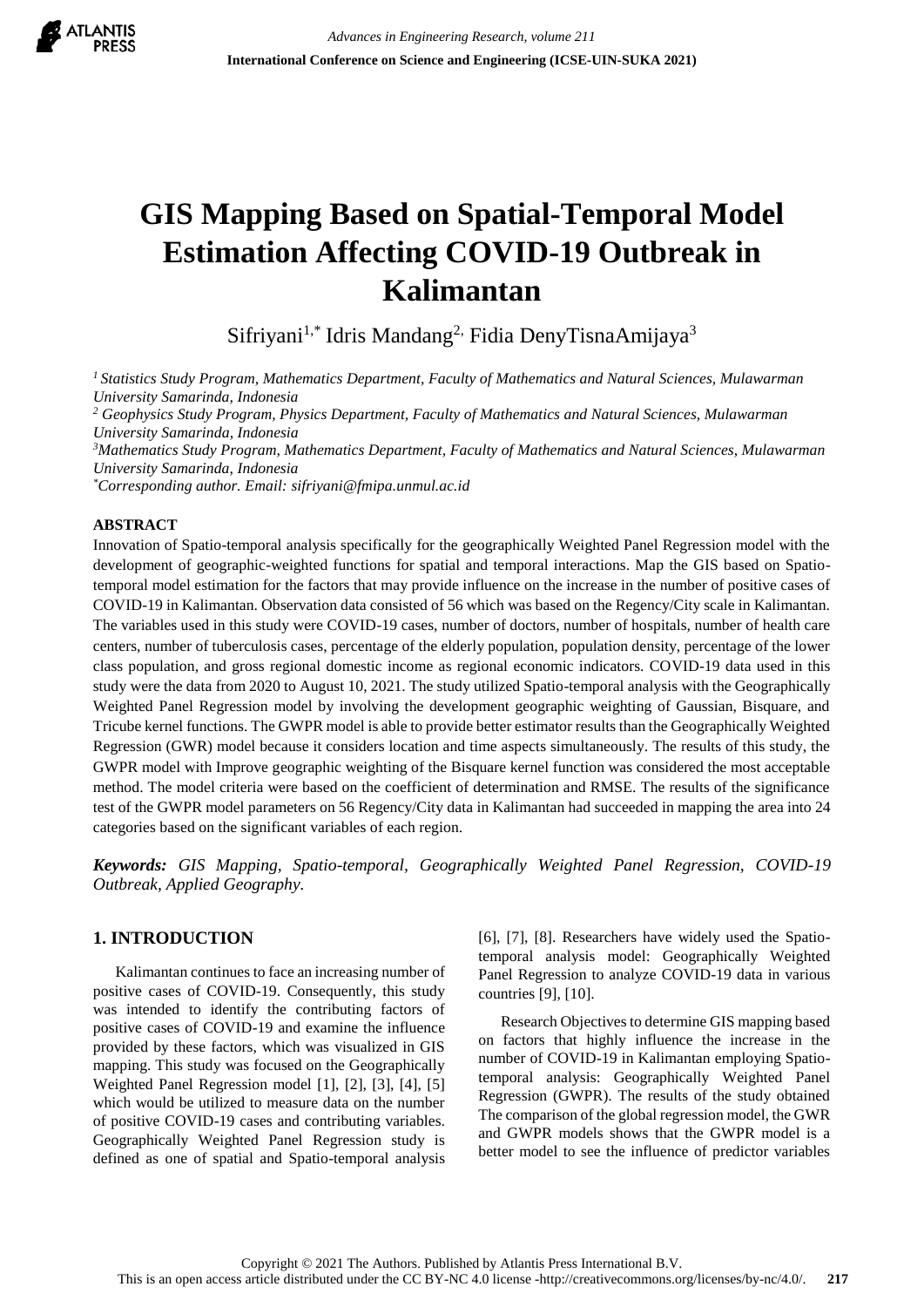with an R2 value that is greater than the Global and GWR models. The results of this study may be capable of being used to provide information related to the level of influence of these variables and GIS mapping according to the influence provided. Therefore, readers may be able to identify the highly influential factors that need to be improved, to reduce the number of COVID-19 cases in the Kalimantan region. The predictor variables involved in this study were population density, Gross Regional Domestic Product, number of hospitals, number of villages/sub-districts with health care centers and number of tuberculosis cases. The study included the use of COVID-19 data for the period of 2020 to August 2021. The contribution of research can provide information related to how high and low the influence of these variables is and GIS mapping based on the influence of variables. So that readers can find out what factors are very influential and need improvement to reduce the number of COVID-19 cases in the Kalimantan area..

## **2. MATERIAL AND METHOD**

First, confirm that you have the correct template for your paper size. This template has been tailored for output on the A4 paper size.

In this template, the "Styles" menu should be used to format your text if needed. Highlight the text you want to designate with a certain style, and then select the appropriate name on the Style menu. The style will adjust your fonts and line spacing. Use italics for emphasis; do not underline. To insert images in Word, position the cursor at the insertion point and either use Insert | Picture | From File or copy the image to the Windows clipboard.

# *2.1. Spatio-temporal with Geographically Weighted Panel Regression (GWPR)*

The GWPR model is referred to as a spatial regression model, which aims to simultaneously measure the effects of spatial and time. The GWPR model is also commonly regarded as the development model of geo-weighted panel regression. The GWR equation may be combined with the FEM panel regression equation by means of within estimator at the i-th observation and t-time as formulated in the following Equation (1) [8].

$$
y_{it=~\beta_0}^8 (u_{it}, v_{it}) + \beta_1 (u_{it}, v_{it}) x_{it}^* + \beta_2 (u_{it}, v_{it}) x_{it2}^* + \cdots + \beta_1 (u_{it}, v_{it}) x_{itp}^* \varepsilon_{it}^*; i = 1, 2 \dots \pi, t = 1, 2 \dots T
$$
 (1)

Referring to the components in Equation (1), variable  $y_{it}^*$  is referred to as the value of the response variable at the i-th observation and t-time, variable  $x_{itk}^*$  is the value of the k-th predictor variable at the i-th observation and t-time, parameter  $\beta_0$  is the regression constant of the GWPR model from the Equation formed at the i-th observation and the t-time, parameter  $\beta_k$  is the regression coefficient of the GWPR model on the k-th predictor variable of the k-th demeaned variable at the i-th

observation and t-time,  $(u_{it}, v_{it})$  coordinate is the coordinate of the observation location at the i-th observation and t-time, and error  $\varepsilon_{it}$  is a random error that is assumed to be independent, identical and follows a normal distribution with zero mean and constant variance.

Parameter estimation of the GWPR model may be conducted by means of the Weighted Least Square (WLS) approach, by providing different weighting elements for each location and time of observation. In addition, wijt(uit, vit) wijtuit, vit  $w_{ijt}(u_{it}, v_{it})$  is declared as the spatial weight provided by the j-th location observations for the GWR model at the i-th location and t-time. The estimator for the GWPR model [15] can be formulated according to Equation (2).

$$
\hat{\beta}(u_{it}, v_{it}) = (x_{iTW}^*(u_{it}, v_{it.})X^*)^{-1} - x^{*T}W(u_{it}, v_{it.})y^*
$$
\n(2)

**Where** 

$$
X_{it}^{*T} = \begin{bmatrix} 1 & x_{i11}^* & x_{i12}^* \dots x_{i1p}^* \\ 1 & x_{i11}^* & x_{i22}^* \dots x_{i2p}^* \\ \dots & \dots & \dots & \dots \\ 1 & x_{iT1}^* & x_{iT2}^* \dots x_{i2p}^* \end{bmatrix}
$$

 $ix_{it}^{*T} = s$  the i-th sequence of each t-th unit of the  $X^*$ matrix.  $W(u_{it},v_{it})$  is the geographic weighting matrix, which may be formulated as

$$
W(u_{it}, v_{it})
$$
  
= diag[w<sub>i11</sub>, w<sub>i21</sub>, ..., w<sub>in1</sub>, w<sub>il2</sub>, w<sub>i1T</sub>, w<sub>i2T</sub>, ..., w<sub>inT</sub>]

#### *2.2. Data and Data Sources*

The data used in this study consisted of the response variable  $(y)$ , predictor variable  $(x)$ , and the coordinates of the location of each Regency/City in Kalimantan. Data related to the number of positive cases of COVID-19 were successfully obtained from the official website:

[\(https://covid19.kaltimprov.go.id/,](https://covid19.kaltimprov.go.id/) [https://coronainfo.kaltaraprov.go.id/;](https://coronainfo.kaltaraprov.go.id/) [https://corona.kalselprov.go.id/,](https://corona.kalselprov.go.id/) [https://corona.kalteng.go.id/,](https://corona.kalteng.go.id/) [https://corona.kalbarprov.go.id/sebaran\)](https://corona.kalbarprov.go.id/sebaran).

The Predictor Variables which consisted of the number of doctors  $(x_1)$ , the number of hospitals  $(x_2)$ , the number of villages/sub-districts with Health Care Centers  $(x_3)$  and the number of tuberculosis cases  $(x_4)$  were successfully obtained from the Provincial Health Department in Kalimantan: Health Department of East Kalimantan Province, 2021; Health Department of North Kalimantan Province, 2021; Health Department of South Kalimantan Province [14], Health Department of Central Kalimantan Province [11], Health Department of West Kalimantan Province [15], Health Department of East Kalimantan [12] and North Kalimantan [13]. Moreover, the Predictor Variables which comprised of the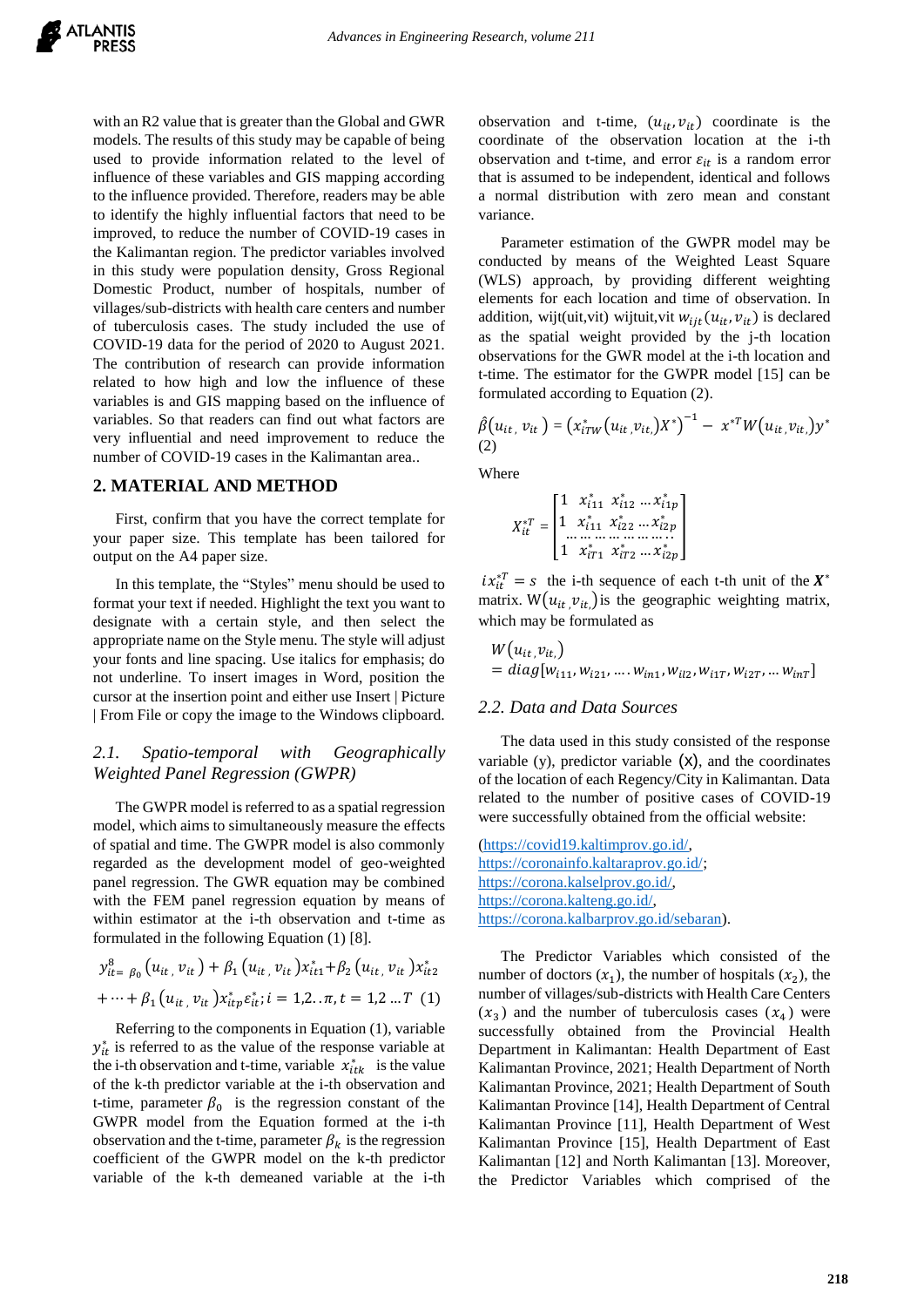percentage of elderly population the number of tuberculosis cases  $(x_5)$ , the percentage of population density the number of tuberculosis cases  $(x_6)$ , the percentage of lower class population the number of tuberculosis cases  $(x_7)$ , Gross Regional Domestic Product (GRDP) the number of tuberculosis cases  $(x_8)$ were respectively derived from the National Bureau of Statistic (locally known as BPS) at the provincial level, specifically BPS of East Kalimantan Province in 2020 and 2021 [18], [19]; BPS of North Kalimantan Province in 2020 and 2021 [20], [21]; BPS of South Kalimantan Province in 2020 and 2021 [22], [23]; BPS of Central Kalimantan Province in 2020 and 2021 [16], [17], and BPS of West Kalimantan Province in 2020 and 2021[24], [25].

## *2.3. Data Analysis Technique*

Referring to the objectives of this study, the researchers were successfully conducted several stages of data analysis to map the GIS Based on Geographically Weighted Panel Regression Model For Cumulative COVID-19 Data in Kalimantan.

- 1. Conducting descriptive statistical analysis of the study data, specifically minimum value, maximum value, mean  $\bar{x}$ , and standard deviation s on variable data and designing descriptive maps assisted by R 3.6.1 and ArcView GIS 3.3 softwares.
- 2. Conducting an exploration of the distribution of response variables and predictor variables in the period of 2020-2021 by utilizing spatial distribution mapping.
- 3. Analyzing the GWPR model by using Octave 5.2.0 software
- 4. Estimating the Geographically Weighted Panel Regression model
- 5. Mapping the spread of COVID-19 according to the Geographically Weighted Panel Regression model estimation.

## **3. RESULTS AND DISCUSSION**

In this section, the researchers will initially describe the information related to the spatial distribution mapping, the data description of the number of positive COVID-19 cases along with the contributing variables. Subsequently, the researchers will focus on the analysis of GWPR model parameter estimator and the Mapping of GIS Based on GWPR Model Estimation For Cumulative COVID-19 Data in East Kalimantan.







**Figure 1** Distribution map of the number of positive covid-19 cases in kalimantan

The mapping of the spatial distribution of observational data on the number of positive COVID-19 cases in 2020-2021 is presented in Figure 1. Having regard to Figure 1, the number of positive cases of COVID-19 in Kalimantan was classified by researchers into 5 categories as shown in Table 1.

The number of positive cases for the coronavirus is continuing to rise rapidly throughout the years. This issue is indicated by an increase in the numbers listed in the figure description. The highest number of positive cases was found in Kutai Kartanegara Regency, Balikpapan City, and Samarinda City, respectively. The description of the independent variable data consisted of mean, maximum value, minimum value, and standard deviation. Furthermore, descriptive statistics were successfully calculated by means of R 3.6.1 software, and the description of the independent variable data can be seen in Table 2.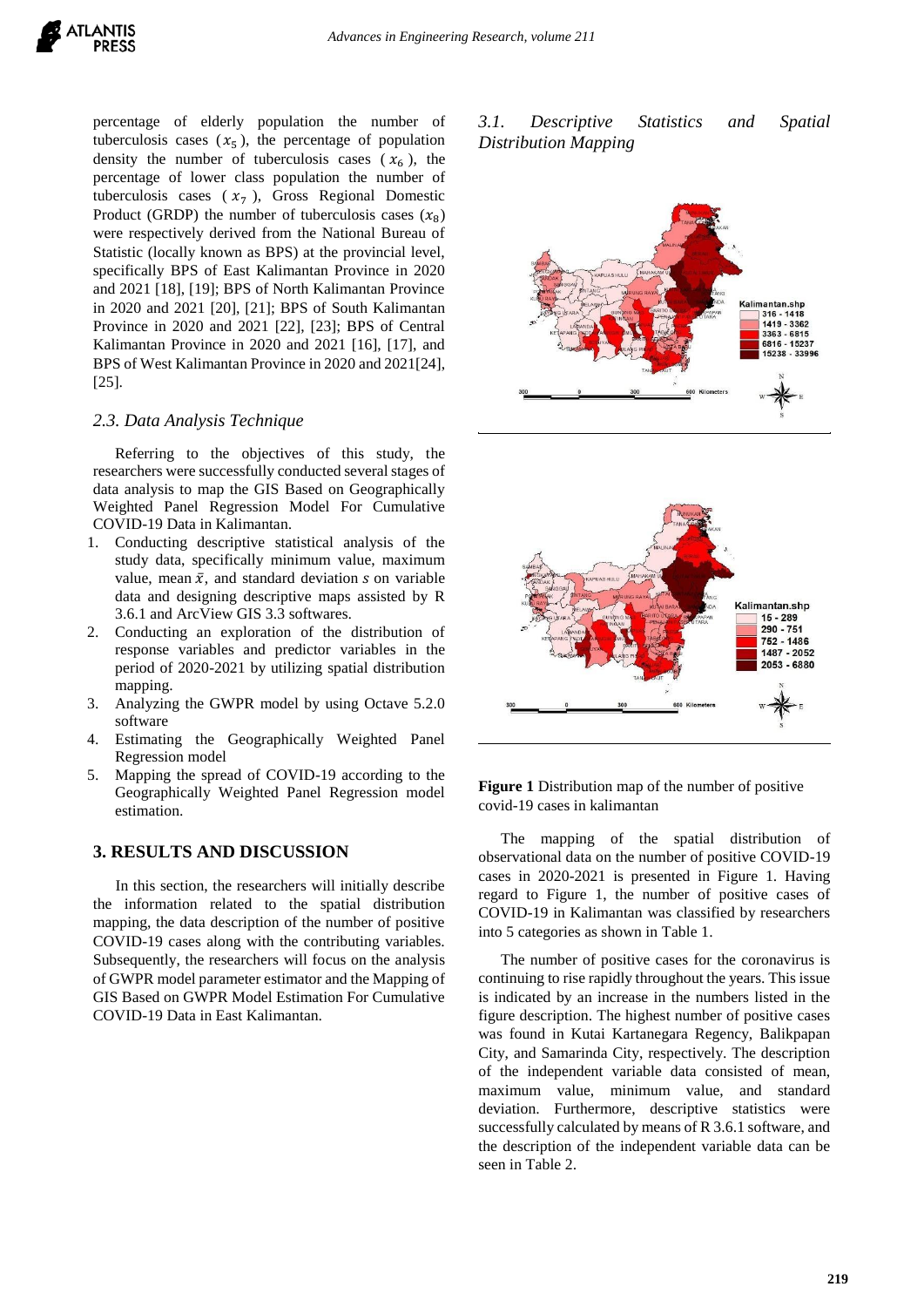| In 2020                                                                   |                                                                                                                                                                                                                                                                    | In 2021                                                            |                                                                                                                                                                                                                                                                                      |  |
|---------------------------------------------------------------------------|--------------------------------------------------------------------------------------------------------------------------------------------------------------------------------------------------------------------------------------------------------------------|--------------------------------------------------------------------|--------------------------------------------------------------------------------------------------------------------------------------------------------------------------------------------------------------------------------------------------------------------------------------|--|
| <b>Total</b><br><b>Positive</b><br><b>Cases of</b><br><b>COVID-</b><br>19 | <b>Regency/City</b>                                                                                                                                                                                                                                                | <b>Total</b><br>Positive<br><b>Cases of</b><br><b>COVID-</b><br>19 | <b>Regency/City</b>                                                                                                                                                                                                                                                                  |  |
| $15 - 289$<br>People                                                      | Mahakam Ulu,<br>Malinau, Tana<br>Tidung,<br>Sukamara,<br>Lamandau,<br>Katingan, Pulang<br>Pisau, Gunung<br>Mas, Sambas,<br>Bengkayang,<br>Landak,<br>Mempawah,<br>Sanggau,<br>Ketapang,<br>Kapuas Hulu,<br>Sekadau, Melawi,<br>and North<br>Kayong                 | $316 -$<br>1418<br>People                                          | Mahakam Ulu,<br>Malinau, Tana<br>Tidung, South<br>Barito, North<br>Barito, Lamandau,<br>Katingan, Pulang<br>Pisau, East Barito,<br>Tabalong,<br>Bengkayang,<br>Mempawah,<br>Sanggau,<br>Ketapang,<br>Sintang, Kapuas<br>Hulu, Sekadau,<br>Melawi, North<br>Kayong, and<br>Singkawang |  |
| $290-$<br>751<br>People                                                   | West Kutai,<br>North Penajam<br>Paser, Nunukan,<br>South Barito,<br>North Barito,<br>Seruyan, East<br>Barito, Murung<br>Raya, Kotabaru,<br>Tapin, South<br>Hulu Sungai,<br>Central Hulu<br>Sungai, North<br>Hulu Sungai,<br>Tabalong,<br>Sintang, and<br>Kubu Raya | $1419-$<br>3362<br>People                                          | Malinau,<br>Sukamara,<br>Gunung Mas,<br>Murung Raya,<br>Kotabaru, Tapin,<br>South Hulu<br>Sungai, Central<br>Hulu Sunga,<br>North Hulu<br>Sungai, Balangan,<br>Sambas, Landak,<br>Kubu Raya, and<br>Pontianak                                                                        |  |
| 752 –<br>1486<br>People                                                   | Paser, Berau,<br>Bulungan, East<br>Kotawaringin,<br>Kapuas, Tanah<br>Laut, Banjar,<br>Barito Kuala,<br>Tanah Bumbu,<br>Balangan, and<br>Singkawang                                                                                                                 | $3363 -$<br>6815<br>People                                         | Paser, North<br>Penajam Paser,<br>Nunukan, West<br>Kotawaringin,<br>East<br>Kotawaringin,<br>Kapuas, Tanah<br>Laut, Banjar,<br>Barito Kuala, and<br>Tanah Bumbu                                                                                                                      |  |
| 1487 –<br>2052<br>People                                                  | Bontang,<br>Tarakan, West<br>Kotawaringin,<br>Palangka Raya,<br>Banjar Baru, and<br>Pontianak                                                                                                                                                                      | 6816 –<br>15237<br>People                                          | West Kutai, East<br>Kutai, Berau,<br>Bontang,<br>Bulungan,<br>Tarakan, Palangka<br>Raya,<br>Banjarmasin, and<br>Banjar Baru                                                                                                                                                          |  |
| 2053 –<br>6880<br>People                                                  | Kutai<br>Kartanegara, East<br>Kutai,<br>Balikpapan,<br>Samarinda, and<br>Banjarmasin                                                                                                                                                                               | $15238 -$<br>33996<br>People                                       | Kutai<br>Kartanegara,<br>Balikpapan, and<br>Samarinda                                                                                                                                                                                                                                |  |

**Table 1.** Classification of Total Positive Cases of COVID-19 in Kalimantan.

Table 2 indicates that the average number of doctors was amounted to 107,900 doctors with a standard deviation of 129,654. The highest number of doctors was amounted to 821, and the lowest was amounted to 5. In addition, the average number of hospitals was amounted to 3,411 units with a standard deviation of 3,389. The highest number of hospitals was 20 units, and the lowest was amounted to 1 unit. The average number of villages/sub-districts with health care centers

| <b>Variable</b>                                                                      | <b>Jean</b> | ximum    | imum   | <b>Standard</b><br><b>Deviation</b> |
|--------------------------------------------------------------------------------------|-------------|----------|--------|-------------------------------------|
| The number of<br>dotors (x1)                                                         | 107,900     | 821,000  | 5,000  | 129,654                             |
| The number of<br>hospitals X2                                                        | 3,411       | 20,000   | 1,000  | 3,389                               |
| The number of<br>hospitals x3                                                        | 34,470      | 212,000  | 5,000  | 40,111                              |
| The number of<br>villages/sub-<br>districts with<br><b>Health Care</b><br>Centers X4 | 440,000     | 2708,000 | 11,000 | 407,731                             |
| The number of<br>Tuberculosis<br>cases x5                                            | 10,261      | 59,180   | 1,560  | 10,849                              |
| The percentage<br>of elderly<br>population X6                                        | 2,300       | 972,0    | 000    | 03,424                              |
| The percentage<br>of population<br>density X7                                        | 027         | 2,380    | 420    | 1,332                               |
| GRDP x8                                                                              | 38,000      | 160,000  | 3,000  | 161,650                             |

**Table 2.** Descriptive statistics of predictor variables

was amounted to 34,470 units with a standard deviation of 40,111. Moreover, the highest number of health care centers was in the amount of 212 units and the lowest was 5 units. The average number of tuberculosis cases was in the amount of 440 cases with a standard deviation of 407,731. The highest number of tuberculosis cases was amounted to 2,708 cases and the lowest was amounted to 11 cases. Furthermore, the percentage of elderly population was found to be 10.261% with a standard deviation of 10,849. The highest percentage of the elderly population was amounted to 59.180% and the lowest was 1.560%. Additionally, the average population density was amounted to 402,300 people/Km2 with a standard deviation of 1403,424. The highest population density was found to be 8972.0 people/Km2, and the lowest was amounted to 1 person/Km2. The average percentage of the lower class population was 6.027% with a standard deviation of 2.332. The highest percentage of the lower class population was amounted to 12.380% and the lowest was amounted to 2.420%. The average gross regional domestic income was in the amount of 16,238 billion rupiah with a standard deviation of 22461,650. The highest gross regional domestic income was amounted to 16,238 billion rupiah and the lowest was found to be 1,763 billion rupiah. Spatial distribution mapping is presented in Figure 2.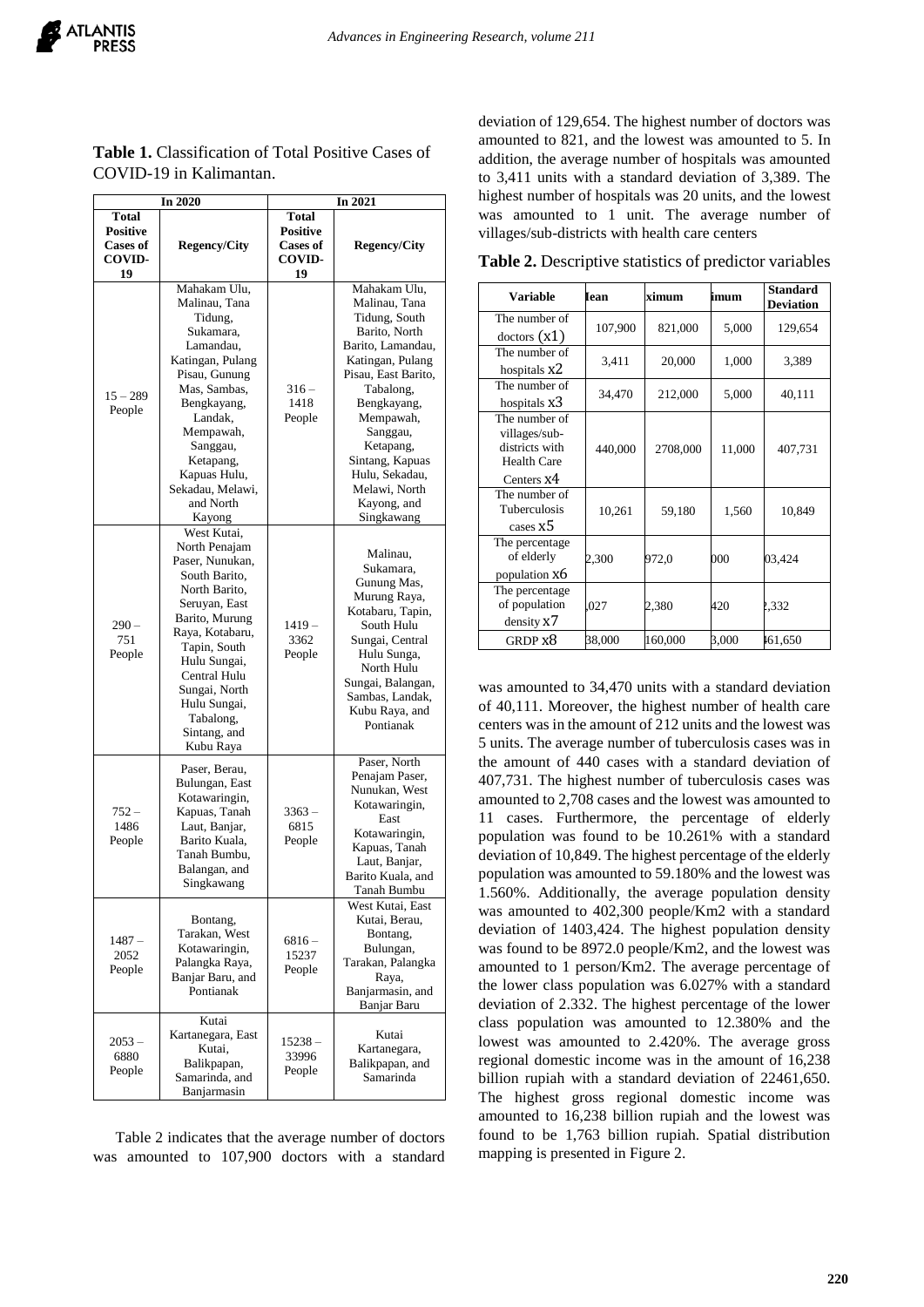





(b)The number of tuberculosis cases x4 in 2020 and in 2021



(a)The number of doctors x1 in 2020 and in 2021





(c)Population Density x6 in 2020 and in 2021

**Figure 2** The mapping of spatial distribution of predictor variables

# *3.2. Spatio-temporal Model Estimation with Geographically Weighted Panel Regression*

General model of GWPR at the i-th observation location i=1,2,...,56=1,2,...,56 and at the t-time t=1,2=1,2 is formulated in Equation (3)

$$
\hat{y}_{it}^{*} = \hat{\beta}_{0}(u_{1i}, v_{i}) + \hat{\beta}_{1}(u_{i}, v_{i})x_{it1}^{*} + \hat{\beta}_{2}(u_{i}, v_{i})x_{it2}^{*} + \cdots
$$

$$
+ \hat{\beta}_{g}(u_{i}, v_{i})x_{itg}^{*}
$$
(3)

After successfully obtaining the parameter estimation results, the researchers further conducted an evaluation of the GWPR model estimator, which stated the relationship between the number of doctors, the number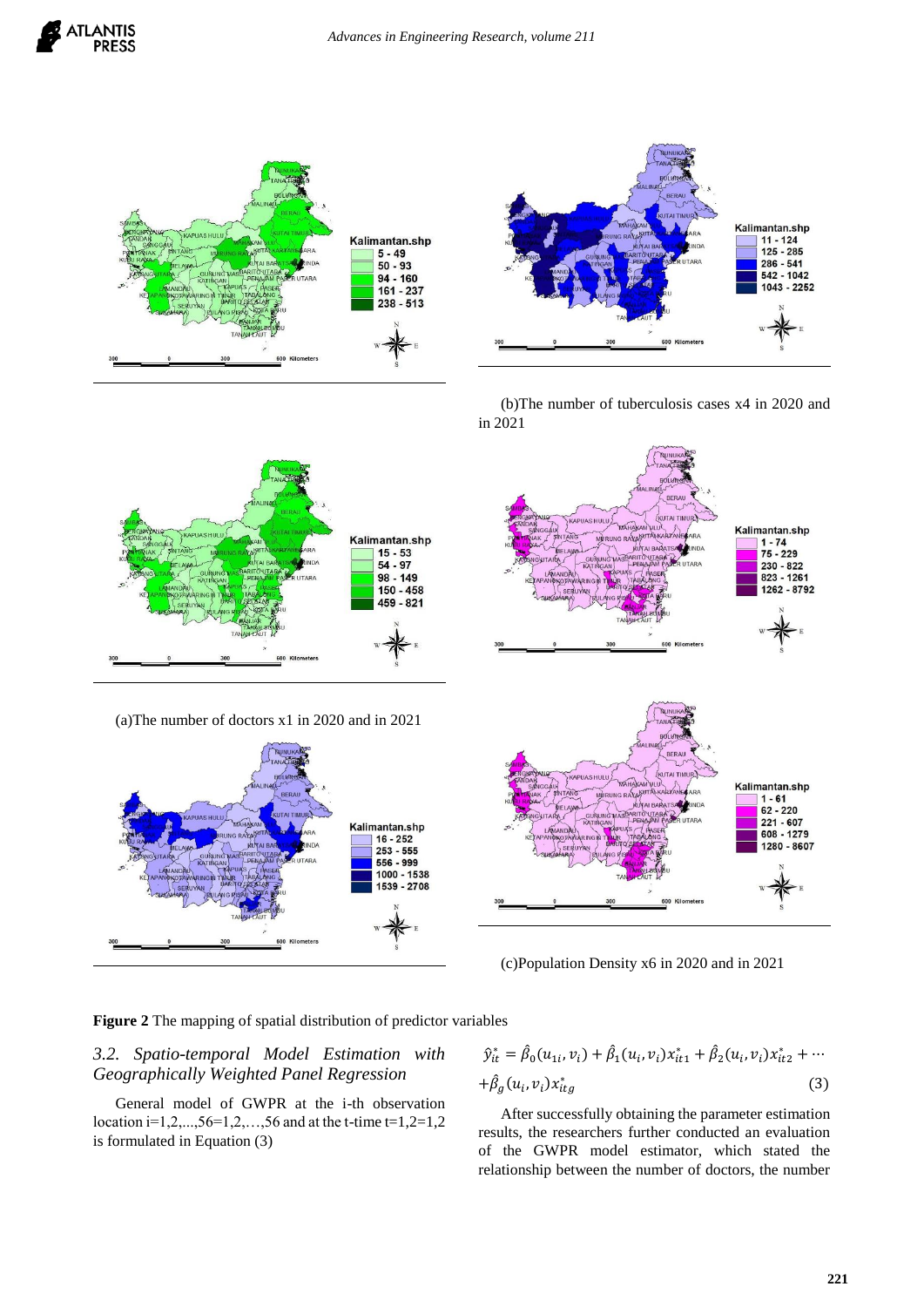

of hospitals, the number of villages/sub-districs with the Health care centers, the number of tuberculosis cases, the percentage of the elderly population, the population density, the percentage of the lower class population, and GRDP to the number of positive COVID-19 cases in Kalimantan for each location as shown in Equation 4.

$$
\hat{y}_{1t}^{*} = 1,3 \times 10^{-12} + 22,643x_{1t}^{*} + 1110,353x_{2t}^{*} + 265,233x_{3t}^{*} - 19,261x_{4t}^{*} - 91,185x_{5t}^{*} + 35,397x_{6t}^{*}
$$
\n
$$
501,483x_{7t}^{*} - 2,397x_{8t}^{*}; t = 1,2
$$
\n
$$
\hat{y}_{2t}^{*} = -4,9 \times 10^{-12} - 27,518x_{1t}^{*} + 628,545x_{2t}^{*} + 663,691x_{3t}^{*} - 44,577x_{4t}^{*} - 2739,459x_{5t}^{*} + 41,407x_{6t}^{*}
$$
\n
$$
2292,322x_{7t}^{*} - 2,155x_{8t}^{*}; t = 1,2
$$
\n
$$
\hat{y}_{3t}^{*} = -1,47 \times 10^{-12} - 12,238x_{1t}^{*} + 1313,662x_{2t}^{*} + 285,328x_{3t}^{*} - 26,377x_{4t}^{*} - 1,394x_{5t}^{*} + 47,789x_{6t}^{*}
$$
\n
$$
1188,972x_{7t}^{*} - 2,155x_{8t}^{*}; t = 1,2
$$
\n
$$
\hat{y}_{56t}^{*} = -1,77 \times 10^{-12} - 14,490x_{1t}^{*} + 512,877x_{2t}^{*} + 262,943x_{3t}^{*} - 1202x_{4t}^{*} - 99,928x_{5t}^{*} + 0,002x_{6t}^{*}
$$
\n
$$
87,011x_{7t}^{*} - 3,970x_{8t}^{*}; t = 1,2
$$
\n
$$
(4)
$$

The measures of goodness used were the coefficient of determination  $(R^2)$  and Root Mean Square Error (RMSE). The comparison of the value of the measure of goodness can be seen in Table 3 as follows.

**Table 3.** Measures of goodness of the global panel regression model and the gwpr model

| Model             | R <sub>2</sub> % | <b>RMSE</b> |
|-------------------|------------------|-------------|
| Global Model      | 79.25            | 1415.17     |
| <b>GWR</b> Model  | 79.88            | 1327.33     |
| <b>GWPR Model</b> | 96.99            | 538.09      |

The comparison of the global regression model, the GWR and GWPR models shows that the GWPR model is a better model to see the influence of predictor variables with an R2 value of 96.99% a value that is greater than the Global and GWR models

# *3.3 The Mapping of GIS Based on Spatiotemporal Model Estimator with Geographically Weighted Panel Regression*

Regarding To The Results Of The Parameter Estimator Of The Gwpr Model, A Spatial Distribution Map Was Successfully Obtained For Each Predictor Variable. These Variables Were Able To Influence The Number Of Positive Covid-19 Cases In Kalimantan.

Figure 3 indicates a distribution map related to the calculation results of the number of doctors estimator in Kalimantan, which explained the level of influence provided by this variable on the increase or decrease in positive cases of COVID-19. Referring to table 4, it was found that the majority of doctors provided a positive influence with an interval of  $0 - 26.17$  on the number of positive cases of COVID-19 in Kalimantan. This showed that an increasing number of doctors was capable of reducing the number of positive cases of COVID-19.

Furthermore, the distribution map of the number of hospitals estimator is presented in Figure 4.



**Figure 3** Distribution map of the number of doctors estimator

|           | Table 4. Classification of the number of doctors |  |  |
|-----------|--------------------------------------------------|--|--|
| estimator |                                                  |  |  |

| <b>Parameter</b><br><b>Estimator</b><br><b>Variable</b><br>Number of<br><b>Doctors</b> | <b>Regency/City</b>                                                                                                                                                                                                                                                                                                                                                                                                                                                              |
|----------------------------------------------------------------------------------------|----------------------------------------------------------------------------------------------------------------------------------------------------------------------------------------------------------------------------------------------------------------------------------------------------------------------------------------------------------------------------------------------------------------------------------------------------------------------------------|
| $(-76,54) - (-38,28)$                                                                  | Nunukan dan Barito Kuala                                                                                                                                                                                                                                                                                                                                                                                                                                                         |
| $(-38,29)-0$                                                                           | Barat, Berau, Bontang, Kapuas, Seruyan,<br>Banjar, Tapin, Hulu Sungai Selatan,<br>Bengkayang, dan Kapuas Hulu                                                                                                                                                                                                                                                                                                                                                                    |
| $0 - 26,17$                                                                            | Kutai Kartanegara, Kutai Timur, Penajam Paser<br>Utara, Mahakam Ulu, Balikpapan, Samarinda,<br>Malinau, Bulungan, Tana Tidung, Tarakan,<br>Barito Selatan, Barito Utara, Sukamara,<br>Lamandau, Pulang Pisau, Gunung Mas, Barito<br>Timur, Murung Raya, Tanah Laut, Kotabaru,<br>Hulu Sungai Tengah, Hulu Sungai Utara,<br>Tabalong, Balangan, Banjar Baru, Sambas,<br>Mempawah, Ketapang, Sintang, Sekadau,<br>Melawi, Kayong Utara, Kubu<br>Raya,<br>Pontianak, dan Singkawang |
| $26.18 - 52.34$                                                                        | Kotawaringin Bara, Kotawaringin Timur,<br>Katingan, Tanah Bumbu, Banjarmasin,<br>Landak, dan Sanggau                                                                                                                                                                                                                                                                                                                                                                             |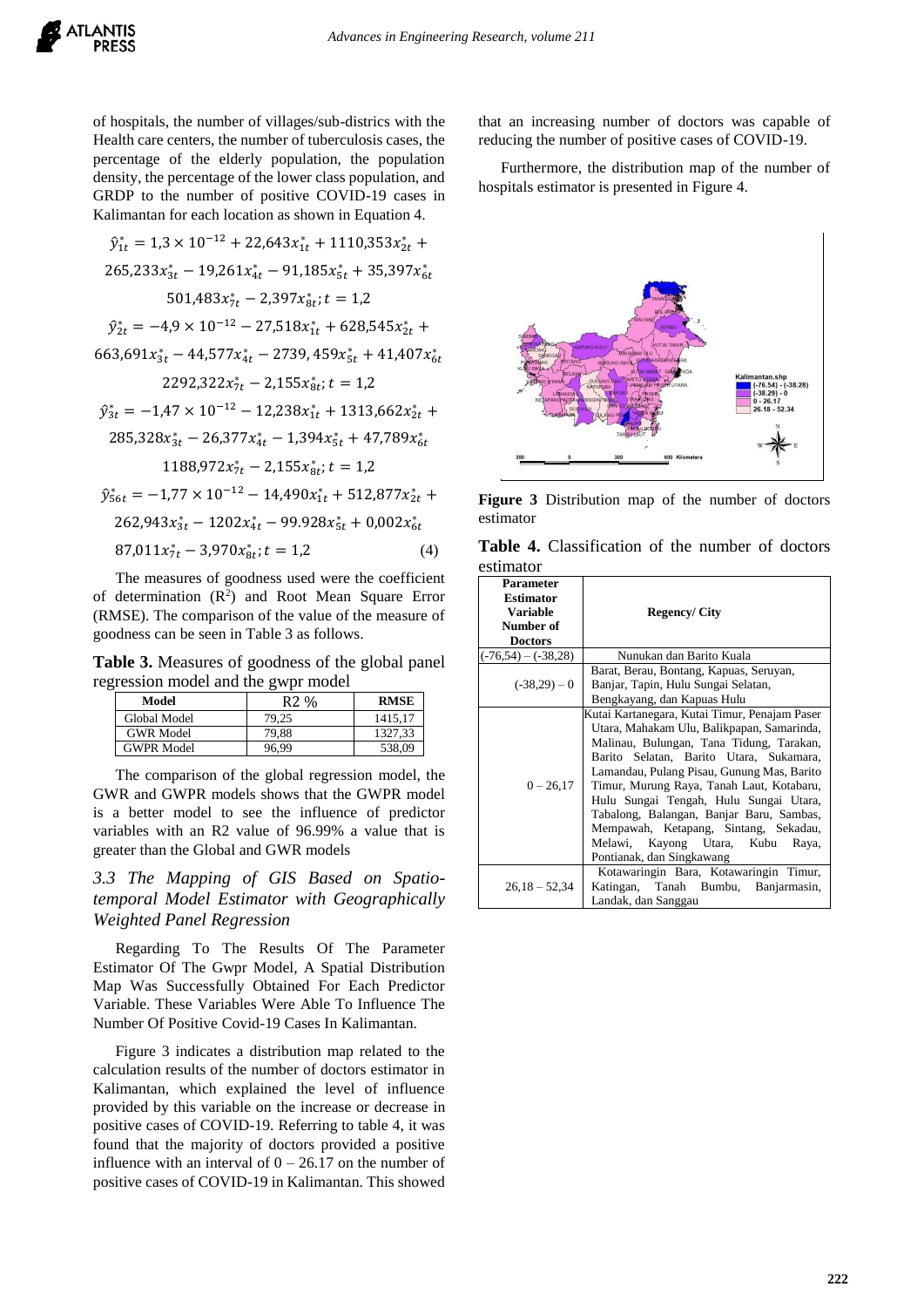



**Figure 4** Distribution map of the number of hospital estimator

Figure 4 indicates the Distribution Map of the calculation results of the Number of Hospitals estimator in Kalimantan. By referring to Table 5, it was found that the majority of hospitals provided a positive influence with an interval of  $0 - 1144.54$  on the number of positive COVID-19 cases in Kalimantan. This certainly indicated that the high number of hospitals was capable of reducing the number of positive cases of COVID-19 in Kalimantan.

**Table 5.** Classification of the number of hospitals estimator

| <b>Parameter Estimator</b><br>Variable Number of<br><b>Hospitals</b> | <b>Regency/City</b>                                                                                                                                                                                                                                                                                                                                                                                                                                                               |  |
|----------------------------------------------------------------------|-----------------------------------------------------------------------------------------------------------------------------------------------------------------------------------------------------------------------------------------------------------------------------------------------------------------------------------------------------------------------------------------------------------------------------------------------------------------------------------|--|
| $(-0,12)-0$                                                          | marinda, Mempawah, dan Kapuas Hulu                                                                                                                                                                                                                                                                                                                                                                                                                                                |  |
| $0 - 1144,54$                                                        | Paser, Kutai Barat, Kutai Timur,<br>Berau, Penajam Paser Utara, Bontang,<br>Malinau, Bulungan, Tana Tidung,<br>Nunukan, Tarakan, Kotawaringin<br>Barat, Kotawaringin Timur, Barito<br>Selatan, Barito Utara, Lamandau,<br>Katingan, Barito Timur, Murung<br>Raya, Kotabaru, Tabalong, Balangan,<br>Banjarmasin, Sambas, Bengkayang,<br>Landak, Mempawah, Sanggau,<br>Ketapang, Sintang, Kapuas Hulu,<br>Sekadau, Melawi, Kayong Utara,<br>Kubu Raya, Pontianak, dan<br>Singkawang |  |
| $1144,55 - 2289,08$                                                  | Kutai Kartanegara, Mahakam Ulu,<br>Balikpapan, Sukamara, Seruyan,<br>Pulang Pisau, Gunung Mas, Tanah<br>Laut, Hulu Sungai Selatan, Hulu<br>Sungai Tengah, Hulu Sungai Utara,<br>Tanah Bumbu, dan Banjar Baru                                                                                                                                                                                                                                                                      |  |
| 2289,09 - 3433,62                                                    | Kapuas, Palangka Raya, Banjar, Barito<br>Kuala, dan Tapi                                                                                                                                                                                                                                                                                                                                                                                                                          |  |

In addition, the distribution map of the number of tuberculosis cases estimator is shown in Figure 5.



**Figure 5** Distribution Map of the Number of Tuberculosis Cases Estimator

Table 6 shows that the majority of tuberculosis cases had a negative influence with an interval of  $(-15.68) - 0$ on the number of positive cases of COVID-19 in Kalimantan. This indicated that an increasing number of tuberculosis cases would be succeeding in increasing the number of positive cases of COVID-19 in Kalimantan.

**Table 6.** Classification of the Number of Tuberculosis Cases Estimator

| <b>Estimator of</b><br>Tuberculosis<br><b>Case Rate</b> | <b>Regency/City</b>                                                                                                                                                                                                                                                                                                                                                                                          |
|---------------------------------------------------------|--------------------------------------------------------------------------------------------------------------------------------------------------------------------------------------------------------------------------------------------------------------------------------------------------------------------------------------------------------------------------------------------------------------|
| $(03) - (-31,36)$                                       | Kutai Barat, Bontang, dan Nunukan                                                                                                                                                                                                                                                                                                                                                                            |
| $(35) - (-15,69)$                                       | Paser, Kutai Kartanegara, Kutai Timur, Berau,<br>Penajam Paser Utara, Mahakam Ulu,<br>Balikpapan, Malinau, Bulungan, Tana Tidung,<br>Tarakan, Tanah Laut, Banjarmasin, dan Banjar<br>Baru                                                                                                                                                                                                                    |
| $-15,68$ ) – 0                                          | Samarinda, Kotawaringin Barat, Kotawaringin<br>Timur, Kapuas, Barito Utara, Lamandau,<br>Seruyan, Katingan, Pulang Pisau, Gunung<br>Mas, Barito Timur, Murung Raya, Kotabaru,<br>Banjar, Barito Kuala, Tapin, Hulu Sungai<br>Selatan, Hulu Sungai Tengah, Hulu Sungai<br>Utara, Tabalong, Tanah Bumbu, Balangan,<br>Sambas, Bengkayang, Landak, Sanggau,<br>Sintang, Kubu Raya, Pontianak, dan<br>Singkawang |
| $0 - 12.28$                                             | Barito Selatan, Sukamara, Mempawah,<br>Ketapang, Kapuas Hulu, Sekadau, Melawi, dan<br>Kayong Utara                                                                                                                                                                                                                                                                                                           |

The distribution map of the population density estimator can be seen in Figure 6. Regarding to Table 20, it was found that the majority of population density provided a positive influence with an interval of  $0 - 30.92$ on the number of positive cases of COVID-19 in Kalimantan. This indicated that the high population density was capable of increasing the number of positive cases of COVID-19 in Kalimantan, by assuming that other variables remain constant.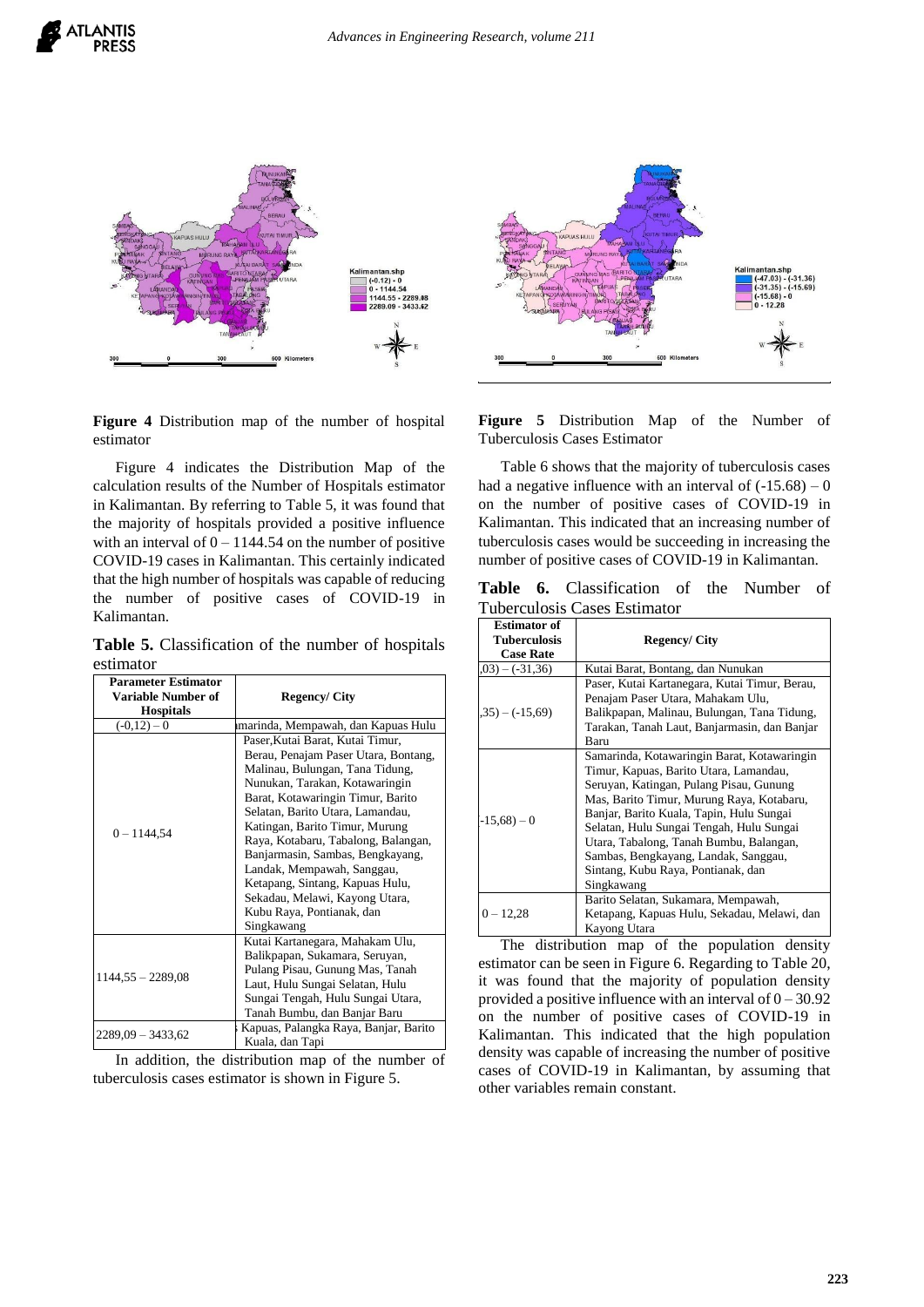



**Figure 6** Distribution Map of the Population Density Estimator

|           | Table 7. Classification of the Population Density |  |  |
|-----------|---------------------------------------------------|--|--|
| Estimator |                                                   |  |  |

| <b>Population</b><br><b>Density Estimator</b> | <b>Regency/City</b>                                                                                                                                                                                                                                                                                                                                                                                                                                                                                     |
|-----------------------------------------------|---------------------------------------------------------------------------------------------------------------------------------------------------------------------------------------------------------------------------------------------------------------------------------------------------------------------------------------------------------------------------------------------------------------------------------------------------------------------------------------------------------|
| $-54,09$ $-(-27,06)$                          | Nunukan                                                                                                                                                                                                                                                                                                                                                                                                                                                                                                 |
| $(-27.05) - 0$                                | Balangan, Bengkayang, Mempawah, Kayong<br>Utara, Kubu Raya, dan Pontianak                                                                                                                                                                                                                                                                                                                                                                                                                               |
| $0 - 30.92$                                   | Berau, Samarinda, Malinau, Bulungan, Tana<br>Tidung, Tarakan, Kotawaringin Barat,<br>Kotawaringin Timur, Kapuas, Barito Selatan,<br>Barito Utara, Sukamara, Lamandau, Seruyan,<br>Katingan, Pulang Pisau, Gunung Mas, Barito<br>Timur, Murung Raya, Palangka Raya,<br>Kotabaru, Banjar, Barito Kuala, Tapin, Hulu<br>Sungai Selatan, Hulu Sungai Tengah, Hulu<br>Sungai Utara, Tabalong, Tanah Bumbu,<br>Sambas, Landak, Sanggau, Ketapang,<br>Sintang, Kapuas Hulu, Sekadau, Melawi, dan<br>Singkawang |
| $30,93 - 61,84$                               | Paser, Kutai Barat, Kutai Kartanegara, Kutai<br>Timur, Penajam Paser Utara, Mahakam Ulu,<br>Balikpapan, Bontang, Tanah Laut,<br>Banjarmasin, dan Banjar Baru                                                                                                                                                                                                                                                                                                                                            |

## **4. CONCLUSION**

The Spatio-temporal with GWPR model was capable of providing good estimator results, through the consideration of location and time aspects, more informative, varied and efficient. Moreover, this model was considered to succeed in avoiding multicollinearity problems, was better at studying dynamic changes, and was able to measure unobservable effects on true cross section and true time series data. The highest influence found in this study related to an increase in the number of positive cases was the deficiency of health workers in several areas, thus leading to slow handling of COVID-19. In addition, the high population density was also able to result in an increase in the number of COVID-19 spreads.

#### **ACKNOWLEDGMENT**

The authors gratefully acknowledge the funding of Islamic Development Bank (IsDB) Mulawarman University Samarinda Indonesia in 2021 [405/UN17.11/PL/2021]

## **REFERENCES**

- [1] F. Bruna and D. Yu, "Geographically Weighted Panel Regression and Development Accounting for European Regions," Int. Conf. Reg. Sci., no. October 2013, 2016.
- [2] F. Bruna and D. Yu, "Geographically Weighted Panel Regression," XI Congr. Galego Estatística e Investig. Operacións. http// xisgapeio. udc. es., 2013.
- [3] R. Cai, D. Yu, and M. Oppenheimer, "Estimating the spatially varying responses of corn yields to weather variations using geographically weighted panel regression," J. Agric. Resour. Econ., vol. 39, no. 2, 2014, doi: 10.22004/ag.econ.186586.
- [4] N. M. Nawi et al., "Estimating the Effects of Weather Variations on Corn Yields using Geographically Weighted Panel Regression," J. Pendidik. Malaysia, vol. 11, no. 2, pp. 1–18, 2009, [Online]. Available: http://pure.ltu.se/portal/files/2331159/ltu-lic-0851 se.pdf%5Cnhttp://oro.open.ac.uk/1504/.
- [5] D. Yu, "Exploring Spatiotemporally Varying Regressed Relationships : The Geographically Weighted Related Papers Exploring Spatiotemporally Varying Regressed Relationships : The," Available: https://old.reunionesdeestudiosregionales.org/Santi ago2016/htdocs/pdf/p1763.pdf
- [6] B. Y. Chao Chen, Tao Feng, Chuan Ding, Bin Yu, "Examining the spatial-temporal relationship between urban built environment and taxi ridership: Results of a semi-parametric GWPR model, Journal of Transport Geography." 2021, doi: https://doi.org/10.1016/j.jtrangeo.2021.103172.
- [7] S. Sun, Z. Li, X. Hu, and R. Huang, "Spatiotemporal characters and influence factors of hand, foot and mouth epidemic in Xinjiang, China," PLoS One, vol. 16, no. 8, p. e0254223, 2021, doi: 10.1371/journal.pone.0254223.
- [8] D. Yu, "Exploring spatiotemporally varying regressed relationships: The geographically weighted panel regression analysis," Int. Arch. Photogramm. Remote Sens. Spat. Inf. Sci. - ISPRS Arch., vol. 38, no. January 2010, pp. 134–139, 2010.